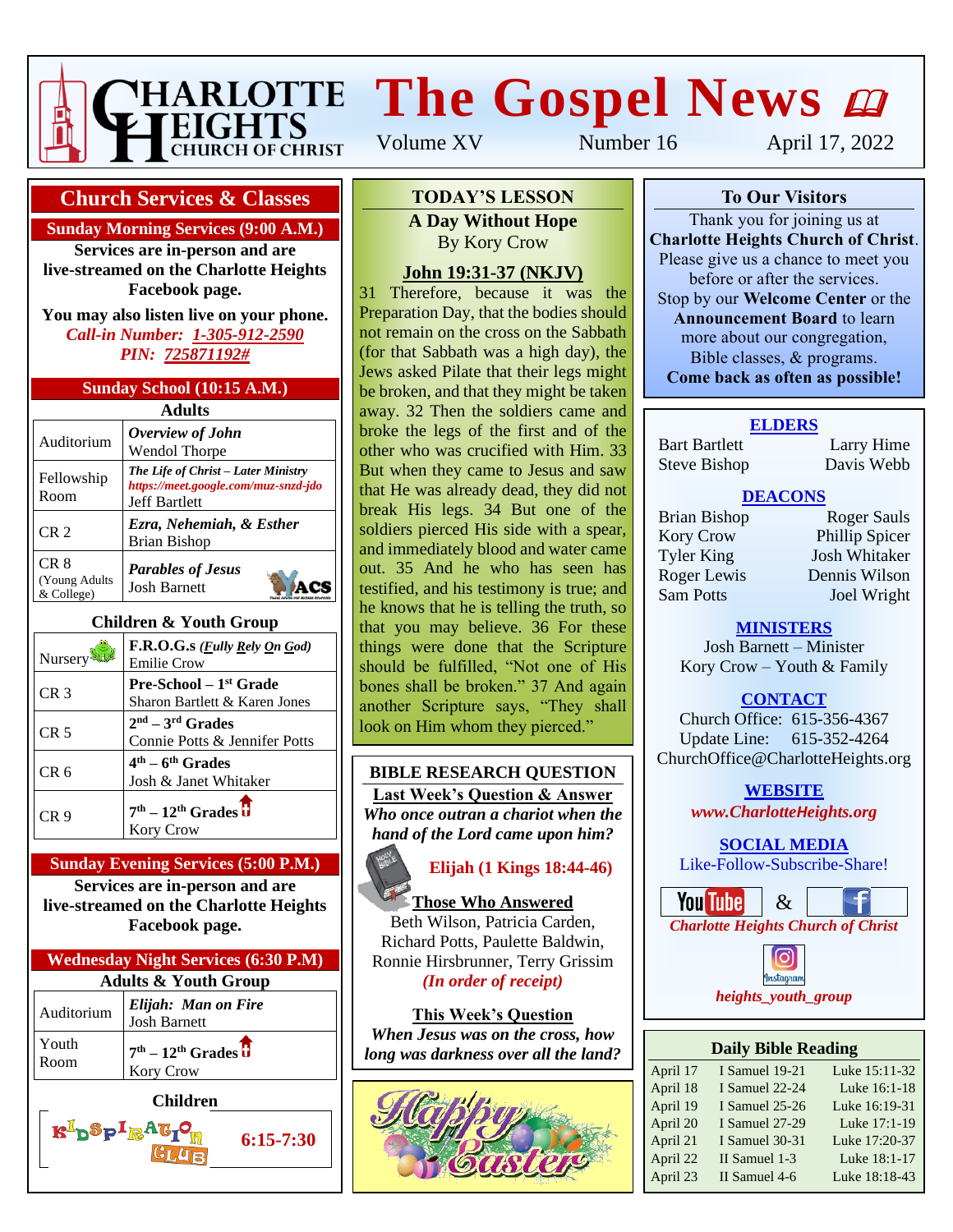#### **Upcoming Events – At-A-Glance**

**Sunday Night Song Service TONIGHT (5:00)**

> **Ladies Bible Class April 20 (10:00)**

**Ladies Virtual Book Study April 21 (7:00)**

**Friday Night Singing April 22 (7:00)** *Morrison Church of Christ*

**VBS Kickoff Luncheon April 24 (11:00)** *See Announcement*

**Sunday Night KIDS L.A.B. April 24 (5:00)**

**CARE Team April 24 (After Evening Services)** *Potluck Meal – Everyone Invited*

> **Elder & Deacon Meeting April 25 (6:30)**

**Bridal Shower – Faulkner/Potts April 30 (1:00)** *See Announcement*

**Senior Sunday - May 1 (11:00)** *See Announcement*

**Monday Night for the Master May 2 (6:00)**

> **Mother's Day May 8**

**Brookdale Belle Meade – Service May 8 (3:00)** *See Josh if you would like to help.*

**Community Event – May 14 Mobile Shredding Service** *Details Coming Soon*

## **God Is Good Always**

I felt it necessary for you to hear from me. I'm fine and doing well. I thank God for your prayers. I encourage you to be prayerful for many in our congregation. I can't help but think of them and their needs which are far greater than mine.

I want to say "Welcome" to our visitors this Easter Sunday. You need to know that we remember the death, burial, and resurrection of Jesus Christ every Lord's Day. What our Lord did is too great for us to fit into one day on a calendar. What King Jesus did for us all demands our hearts, lives, and all! I don't say this to brag or to be showy. I say this with great humility.

When I was in the Emergency Room Tuesday morning, I prayed for two things. I asked the Lord to be with our boys because of their precious hearts. I also prayed with gratitude because of what Jesus did for us - His pain and suffering for my sake. He became obedient to the point of death, even death of the cross. I think about this when I go through something that challenges me physically, mentally, and spiritually. Please remember what Jesus did for you when you face adversity.

You will come away feeling "*God Is Good Always*". I will be back soon. Thank you for your patience.

> In Him, Josh Barnett

## Workday - Thank You

Thanks to everyone who came and helped with our **Congregational Workday** on Saturday, April 9<sup>th</sup>. We had **19** people who attended. We were able to accomplish several of the tasks on our work list. *We appreciate your help!*



### Congratulations

Congratulations to **Harold Kraus**, who responded to the invitation last Sunday morning.

Harold came forward and asked for the prayers of the church for wisdom and strength so that he might be able to better reprioritize the things in his life and make sure that he is focusing on what is most important.

*Please keep Harold in your prayers.*

## Bridal Shower – Jennifer Potts Saturday, April 30 (1:00)

All ladies of the congregation are invited to a

Bridal Shower for **Jennifer Potts**, bride-elect of Matt Faulkner, on **Saturday**, April 30<sup>th</sup>, at 1:00 in the Fellowship Room.

Jennifer is registered at Amazon, Target, and Bed, Bath, & Beyond.



The Elders provided an update last year of a potential new ministry position along with a change in role for Kory. We are excited to now be moving forward with the candidate search for a **Youth Minister**, focused primarily on the  $7<sup>th</sup>$  through  $12<sup>th</sup>$  grades with assistance to younger ages and other areas.

Once this position is filled, Kory will serve as our Associate Minister, focused on Involvement, Families, and College age and will provide guidance and mentoring to the new Youth Minister. Kory has done a great job leading the youth and family ministry for the last twelve years and has recently been expanding his efforts to work with all areas and ages within the congregation. We appreciate all of his efforts and look forward to this change in role for him as well as having another minister to be part of our Ministry Team.

Youth Minister – Job Posting

Contact Kory or Steve if you know of anyone that might be a good candidate for this new role or have them submit their resume and contact information through the church office.

They can also apply using this link. *<https://app.joinhandshake.com/emp/jobs/6318647>*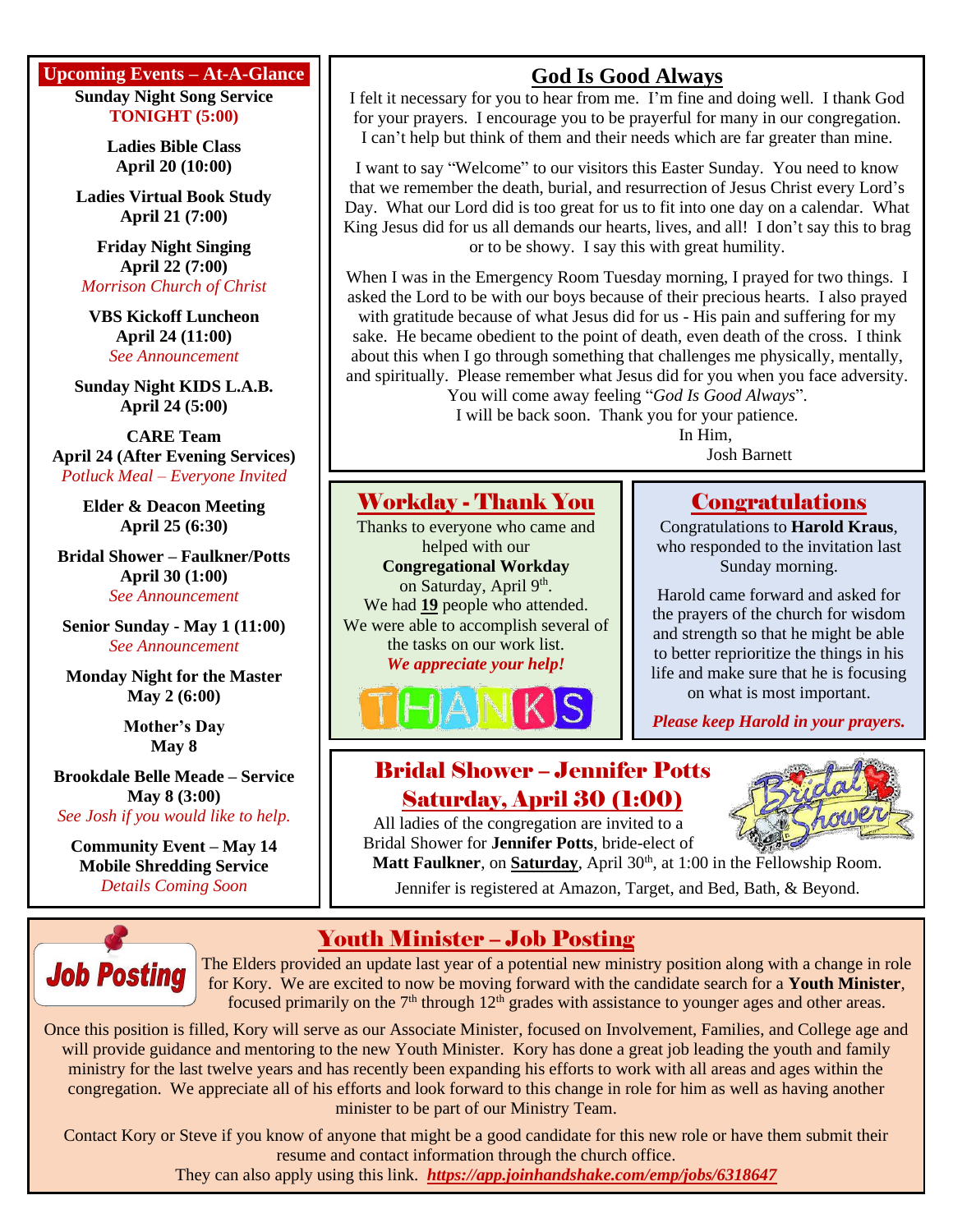

*(www.mdcacademy.org/about/employmentopportunities)*

- 
- **Chase Wright**

**an article in the Bulletin during the month of May.**